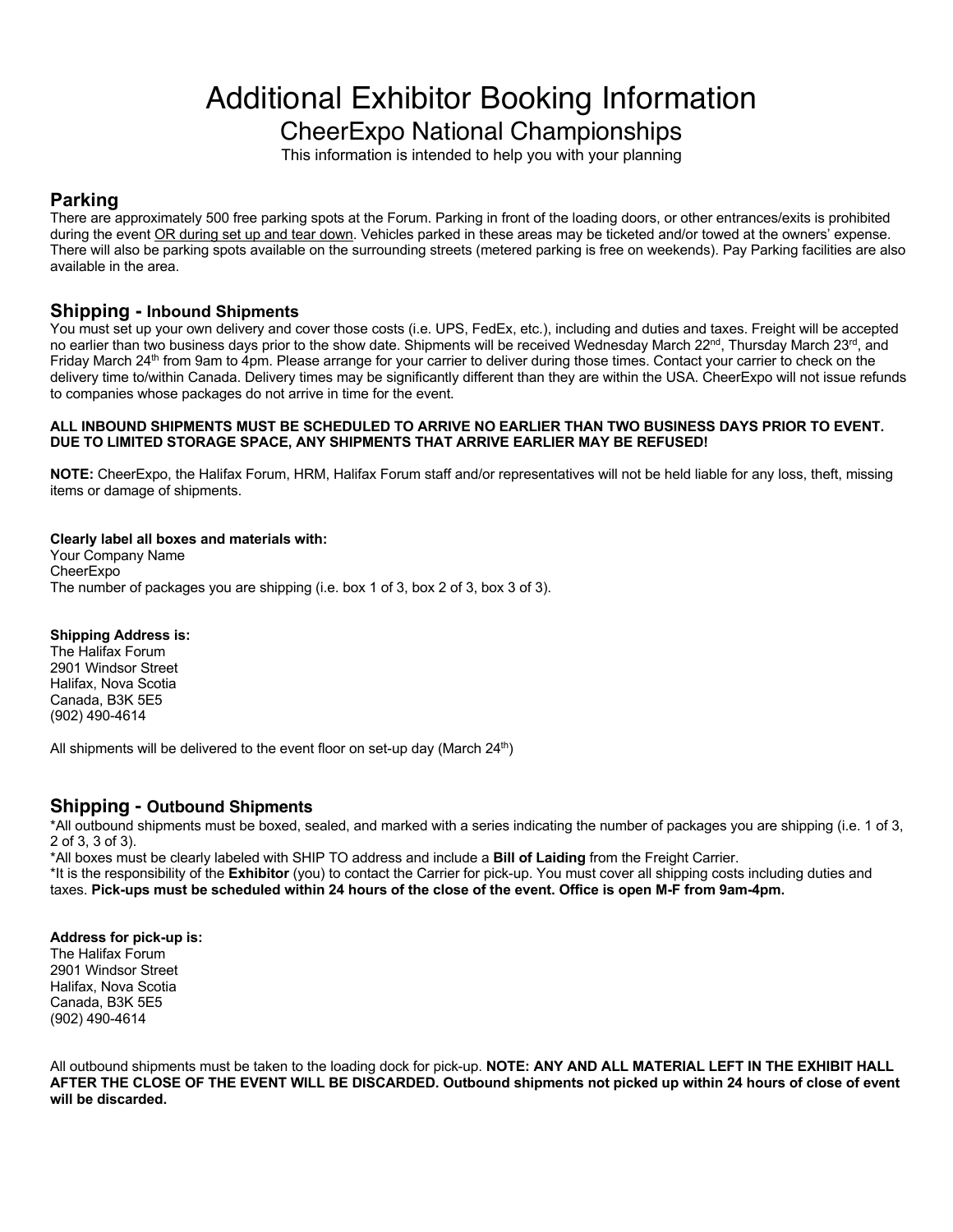# **Friday March 24th (Set up day) Check in Procedure**

When you first arrive at the Halifax Forum on set up day (between 4pm - 7pm), please leave your booth materials/products outside. You will not be permitted to bring in any materials (except your CheerExpo prize contributions) before you check in and have an exhibitors pass for security purposes. MAKE SURE YOU CHECK IN. Desk will be between the entrance doors, on the left-hand side or at the info booth.

### **BRING**

- A valid picture ID
- Your 2 contributions for the CheerExpo Prize Giveaways
- Any unpaid fees due to CheerExpo

#### YOU'LL RECEIVE:

- Your Exhibitors Passes (four per company...if you require more, you can purchase two-day spectator passes).
- Receipts for all payments
- Floor map of the Halifax Forum indicating where your booth is.

After you check in you can start bringing in your products/booth materials. If you decide you need extra equipment at this time (electricity, etc) it will be provided IF it is available at DOUBLE COST.

# **Announcements**

CheerExpo will provide FREE announcements to all exhibitors (maximum 2 per company). Due to the number of teams competing at the event and the tight scheduling required to accommodate them, time is limited and we cannot guarantee the exact time of your announcement(s). Please print neatly on the announcement request form so that our announcer can understand your announcements. Your announcement may be a commercial type announcement promoting a product, event or service, or you may announce any specials or contests at your booth. This is entirely up to you.

You can select the time(s) of your announcement(s) **only** if it pertains to your announcement (ie. "For the next fifteen minutes everything at the Threads of Fun Spiritwear Booth is half price!")

You may submit announcements during the show hours by handing them to the Info Booth or to the announcer.

### **Guidelines for announcements:**

- All announcement requests MUST be written in third person. Do not write "our company", "we", "us", "our", etc. They must be written as "they", "them", "their", or with your company name.
- Your announcement should be written as it will be read by the emcee. Do not write "We're having a contest at 3:30. Please make an announcement about it". Write **exactly** what you want said.
- No bashing! CheerExpo will not announce anything that puts down another company, even if they are not exhibiting at the event. For example: You CAN say "XYZ has the best ABC (prices, service, uniforms, etc) in the world"; but you cannot say "XZY has better ABC (prices, service, uniforms, etc) than EFG".
- Print clearly! If the emcee has to decipher and de-code your announcement, it will probably get tossed.
- All announcements must be suitable for all age groups.
- CheerExpo reserves the right to change, alter, or exclude your announcement for the benefit of the event.

# Please use the form on the next page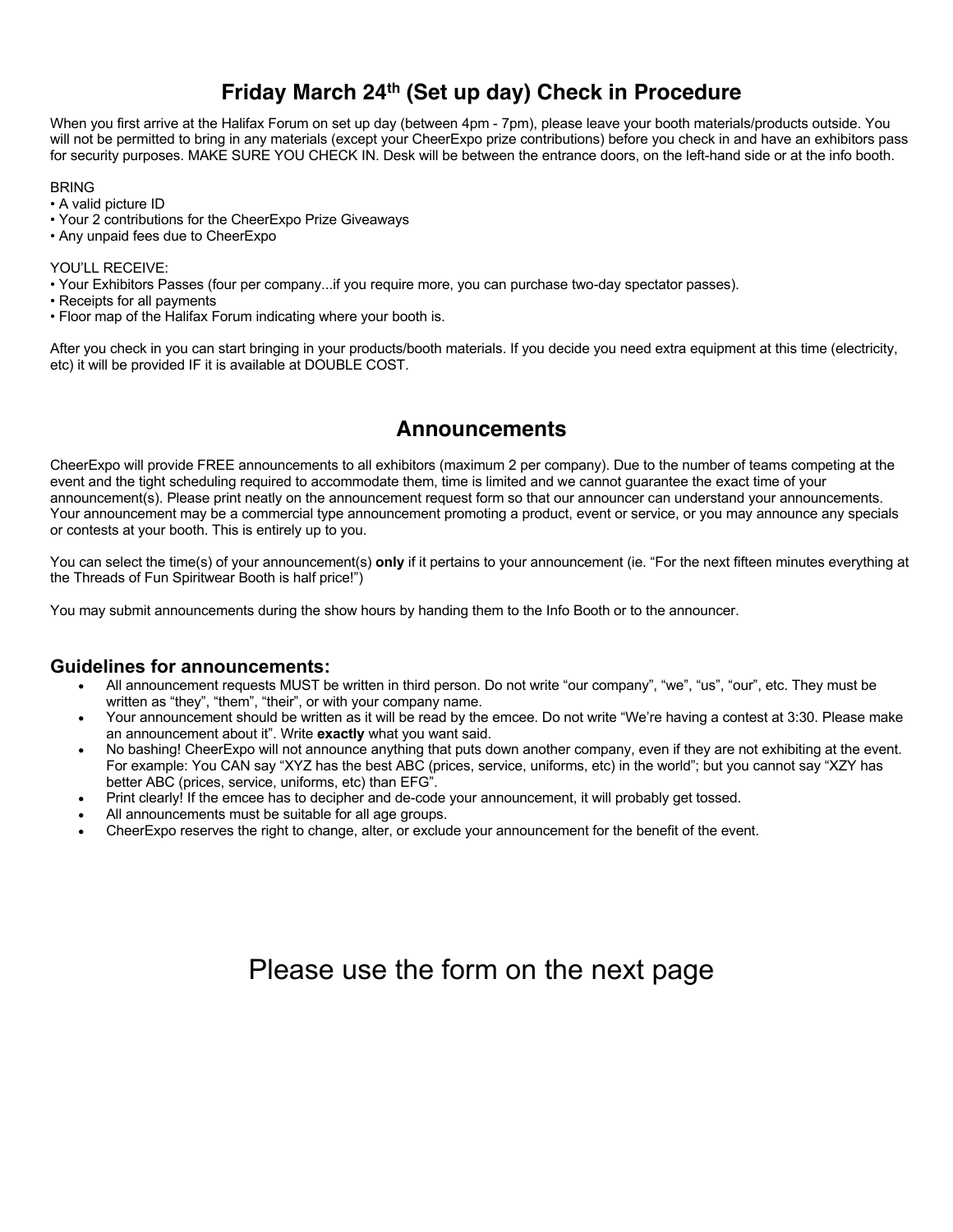# **CheerExpo Announcement Request**

| Person Requesting: Management of the Resonance of the Resonance of the Resonance of the Resonance of the Resonance of the Resonance of the Resonance of the Resonance of the Resonance of the Resonance of the Resonance of th |
|--------------------------------------------------------------------------------------------------------------------------------------------------------------------------------------------------------------------------------|
|                                                                                                                                                                                                                                |
| Announcement (Please PRINT Clearly!):                                                                                                                                                                                          |
|                                                                                                                                                                                                                                |
|                                                                                                                                                                                                                                |
| ,我们也不能在这里的人,我们也不能在这里的人,我们也不能在这里的人,我们也不能不能在这里的人,我们也不能不能不能不能。""我们,我们也不能不能不能不能不能不能不                                                                                                                                               |
|                                                                                                                                                                                                                                |
|                                                                                                                                                                                                                                |
|                                                                                                                                                                                                                                |
|                                                                                                                                                                                                                                |
|                                                                                                                                                                                                                                |
|                                                                                                                                                                                                                                |
|                                                                                                                                                                                                                                |
|                                                                                                                                                                                                                                |
|                                                                                                                                                                                                                                |
|                                                                                                                                                                                                                                |
| <b>CheerExpo Announcement Request</b>                                                                                                                                                                                          |
|                                                                                                                                                                                                                                |
|                                                                                                                                                                                                                                |
|                                                                                                                                                                                                                                |
| Announcement (Please PRINT Clearly!):                                                                                                                                                                                          |
|                                                                                                                                                                                                                                |
|                                                                                                                                                                                                                                |
|                                                                                                                                                                                                                                |
|                                                                                                                                                                                                                                |
|                                                                                                                                                                                                                                |
|                                                                                                                                                                                                                                |
| Signed: the contract of the contract of the contract of the contract of the contract of the contract of the contract of the contract of the contract of the contract of the contract of the contract of the contract of the co |
|                                                                                                                                                                                                                                |
|                                                                                                                                                                                                                                |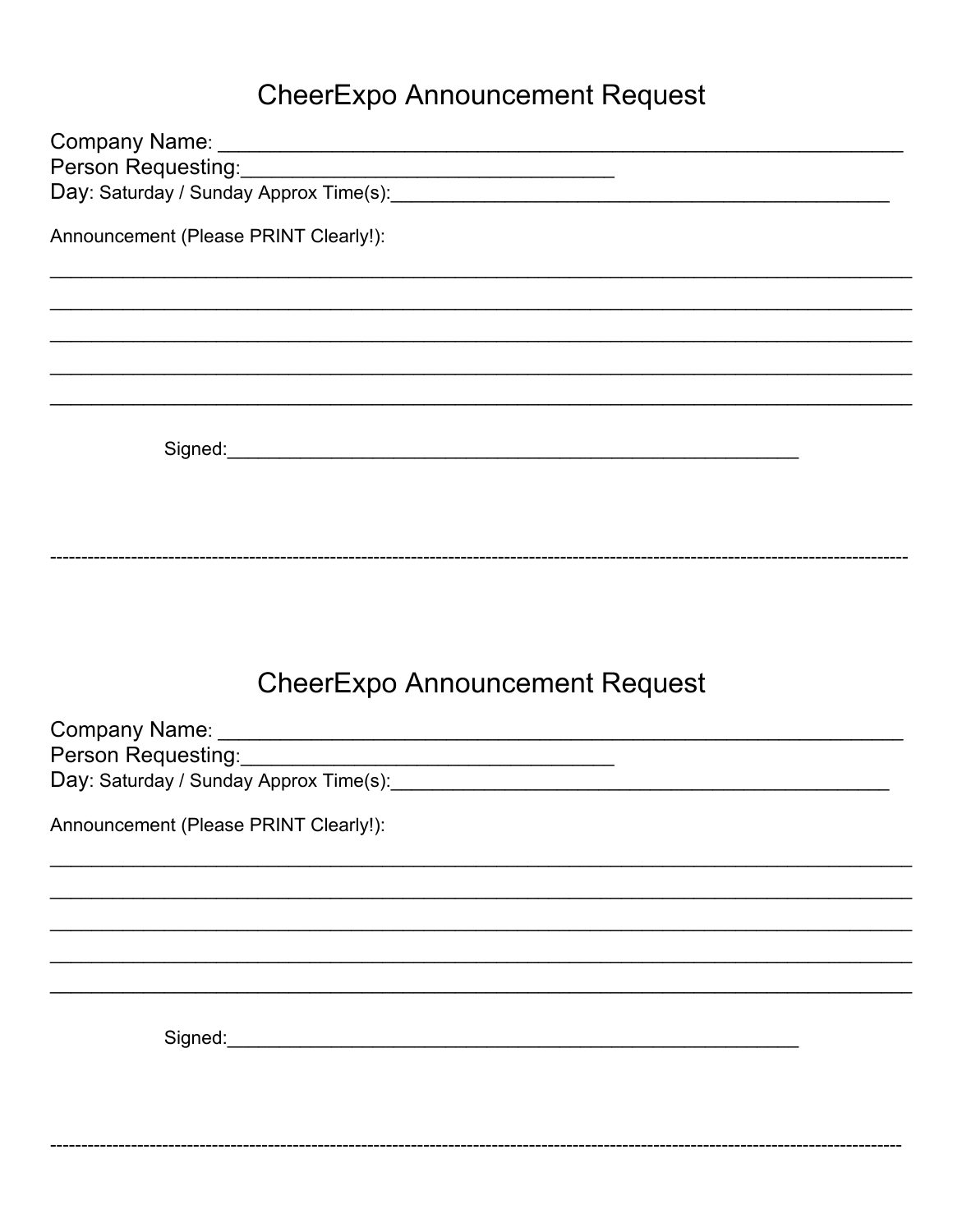# **Exhibitor Schedule**

#### **March 24th - Set up day and last day to book booths if space is available. The past few years we have been fully booked by the fall. However, sometimes last-minute situations arise where a booth space becomes available for the event. ASK!**

**4:00pm – 7:00pm:** You may arrive for set up any time after 4pm. You can pick up your exhibitor passes. You must pass in your 2 contributions for the event prizes.

**7:00pm:** Set up day is over. You must be OUT, not just finished, by 7pm.

**March 25th-26th:** Exact event hours will be announced one week prior to the event; depending on how many teams are registered. It generally runs from about 9am-7pm both days. Exhibitors will be allowed entrance each day at **7:30am** to get set up. Doors open to the general public at 8:00am and the competition begins at 9am. **It is strongly advisable to be at your booth no later than 8:00am each event day as that is when the general public is permitted entry.** 

**March 26th - between end of event and 8pm:** The Expo is over and clean up begins! Anything left on the floor will be discarded. Items to be shipped back must be packaged and clearly labeled with a bill of laiding from your shipping company and you must contact the company to pick it up Monday between 9am-4pm. Packages not picked up within 24 hours will be discarded.

**8:00pm(ish):** The CheerExpo doors in Halifax close and you must be done and gone. Now you can sit back, relax and think about how successful you were at this event!

**March 27th:** Your packages must be picked up be the end of the work day or they will be discarded. Start thinking about the next CheerExpo and planning your strategies.

**March 28th – April 5th:** Follow up on all of your contacts and mail out any information that was requested.



### **CheerExpo Logo Usage:**

Exhibitors may NOT use the CheerExpo logo or make reference to the event itself (i.e. CheerExpo Nationals, CheerExpo Grand Championships) on any wearable apparel item, including bows.

# **Tips for Exhibitors**

## **Who to Send:**

- Your booth should have at least 2 people at all times. There are no downtimes during the CheerExpo. Eventually, your exhibitors may want to have lunch or use the bathroom facilities. You'll want these people to be able to check out the services, products, and prices of other companies as well, having at least 2 people at your booth should allow you to do this.
- Send someone that is familiar with your companies' business dealings and who is capable of making business arrangements. If you don't, you may lose out on some great opportunities. If this is not an option for your group, send your exhibitors armed with lots of business cards with the appropriate contacts persons' information.
- Send people who are professional, punctual, responsible, and comfortable dealing with all age groups. We expect this event to be very busy so make sure that your people are able to deal appropriately with stressful situations. Many attendants (coaches, athletes, parents, etc) of the event have never been to anything like this before and may feel a little apprehensive about approaching booths that do not have products for sale. Send people that are enthusiastic and welcoming. Don't expect people to just come over and see what you have to offer, you may have to invite them over.
- DON'T send "whoever is available". The exhibitors should be excited about promoting the company. The exhibitor should be there because they want to be there, not because they have to be there. The people you send should have a good knowledge of all of your services, products and events. These people are representing you! You may opt to have a "specialist" in each area, one person to sell and promote products, one person for services and events, etc. Make sure that they each are familiar with all aspects. Nothing is worse than a line up of people waiting to talk to one rep while the other rep is talking to no one.
- Don't expect your handouts to provide all of the information. Handouts should be used as a reference after the event. Coaches will not read a 3-page information package if they have no idea what it is about. Give them some key information beforehand with a link to a website or way to find more details. Your handouts will do you no good if they're in the garbage.

### **Booth Setup**

- Music may NOT be played during the expo as it may interfere with the event. It will also be very loud in the venue. If you are promoting music at your booth, make sure that you bring your own music player, a good pair of noise cancelling headphones and order electricity.
- Unless you are selling a great deal of product, do not place tables across the front of your booth this says, "Do not enter!" Instead, push your table back to create a more welcoming space.
- Keep your inventory of merchandise behind the table instead of on the table, and put just samples on display. This will help prevent "missing inventory" and will help keep you from reorganizing your table every 5 minutes.